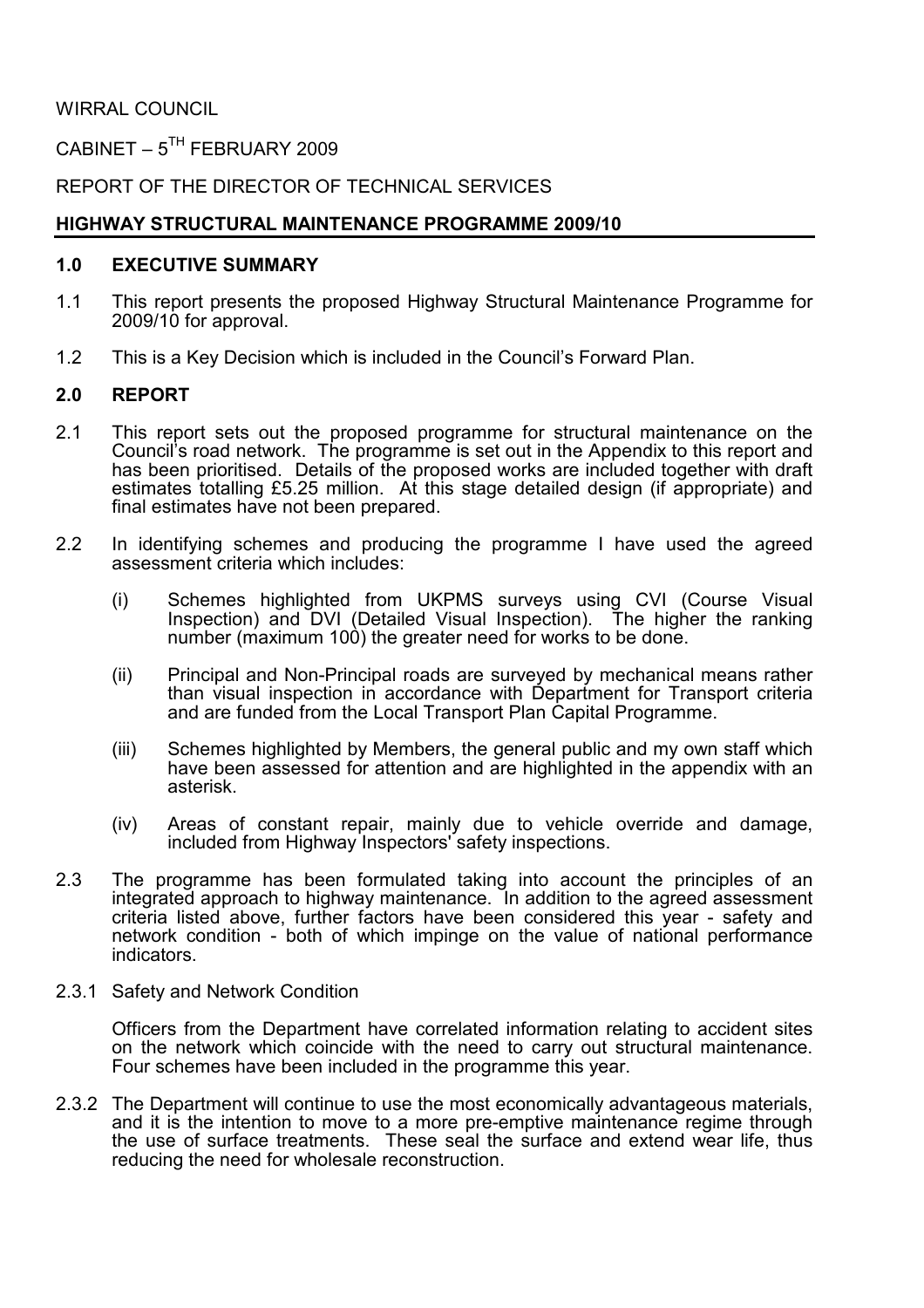- 2.3.3 There are various options for the surface treatment of carriageways including the following:-
	- Retread shallow depth recycling carried out on site to re-profile the road surface - used on carriageways that have a poor shape and poor riding qualities.
	- Ralumac a microasphalt surfacing material suitable for all types of road with a finished surface that has low noise characteristics and a good riding quality.
	- Surface dressing  $-$  a thin overlay with stone chippings that follows the original contours of the carriageway - a preventative treatment that seals the surface to prevent further deterioration.

The application of these options is currently under review for the coming year and the choice of options is dependent on a variety of factors including advice from the contractor.

- 2.3.4 For footways, surface treatment will be a slurry seal thin overlay treatment to seal the footway surface and prevent further deterioration.
- 2.4 As last year, the UKPMS Ranking uses the "traffic light system" for Principal and Non Principal roads.
	- Red Roads where maintenance should be planned soon.
	- Yellow Plan investigation works.
	- Green Good condition.

Unclassified keep their previous ranking where 100 is the poorest condition.

2.5 Performance Indicator figures for N.I 168 and 169 (Condition of Principal and Non-Principal Roads) 2008/09 are not yet available. I will report back to Members at a later date when I receive the figures.

 In 2007/2008 our Performance Indicator figures for the BVPI 224b (unclassified roads) was in the top quartile of Wirral's Sister Authorities. The Principal Road N.I 168 (BVPI 223) and Non-Principal N.I 169 (BVPI224a) Performance Indicator figure was less favourable but still significantly improved from 2006/2007 Performance Indicator figure.

- 2.6 In order to maintain last year's improvement in the condition of the Principal and Non-Principal roads, I propose again this year to concentrate the majority of available resources on these categories of road. However to ensure that the standard of the unclassified network does not deteriorate an additional £200,000 has been allocated from the L.T.P budget.
- 2.7 I am proposing to undertake a "SCRIM" (Sideway–force Coefficient Routine Investigation Machine) survey of Wirral's classified road network during the Summer 2009.

 The purpose of the survey is to measure wet skidding resistance of the road surface, and for recorded measurements of skidding resistance to be used to identify lengths of classified roads that are at, or below, defined intervention levels.

 Resulting information will be added to future Structural Maintenance Programmes, with roads identified being considered for inclusion in future resurfacing programmes.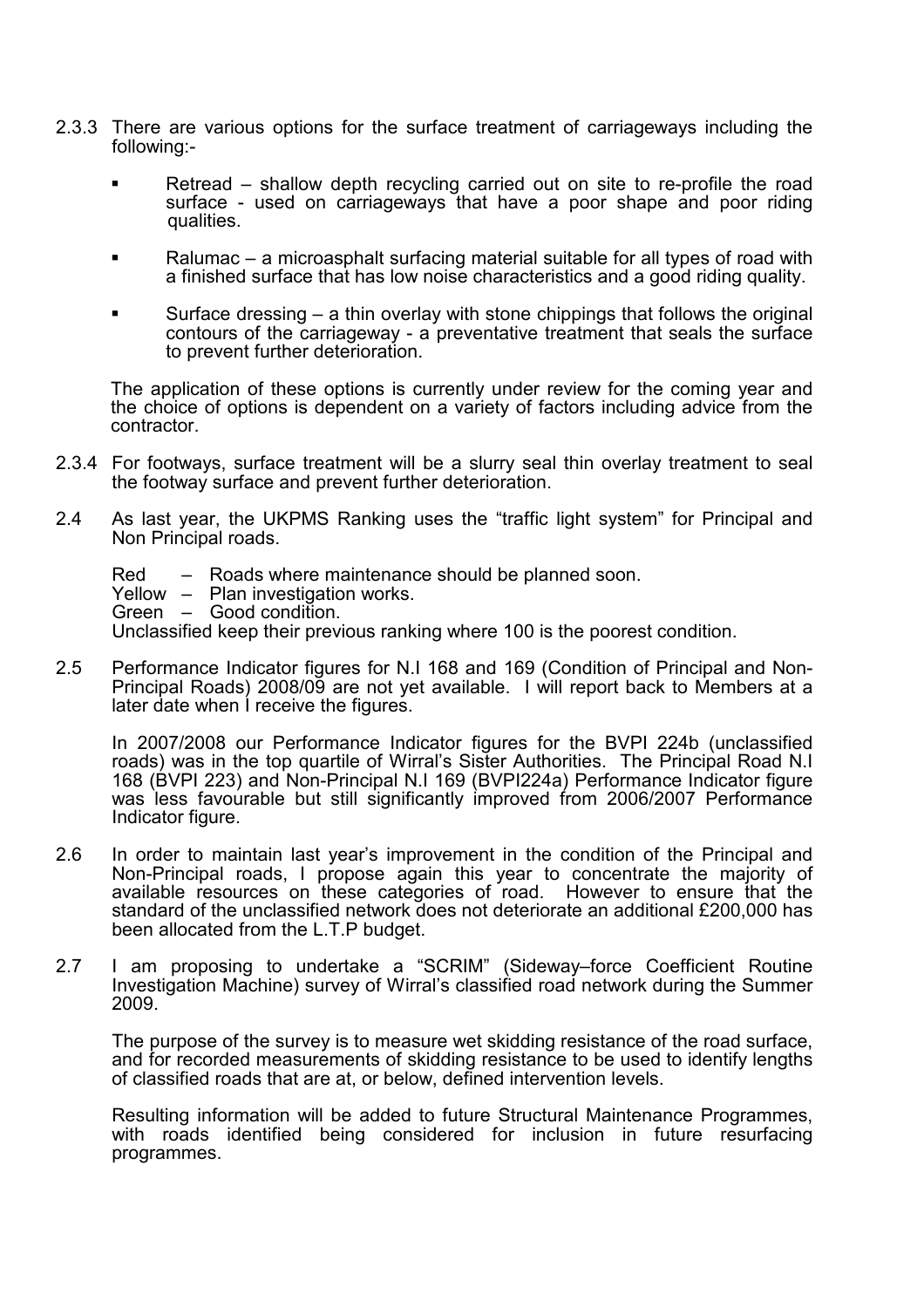Resurfacing of routes identified in the survey is aimed at improving the Authorities' performance in:

- **N.I. 47** People killed, or seriously injured in road traffic accidents.<br>**N.I. 48** Children killed, or seriously injured in road traffic accidents
- **N.I. 48** Children killed, or seriously injured in road traffic accidents.<br>**N.I. 168** Principal Roads where maintenance should be considered.
- **N.I. 168** Principal Roads where maintenance should be considered.<br>**N.I. 169** Non-principal classified roads where maintenance
- Non-principal classified roads where maintenance should be considered.
- 2.8 It is important to note that the programme includes a greater number of schemes than the budget will sustain. This will allow maximum flexibility to manage disruption to the proposed programme as a result of Statutory Undertakers works or other unforeseen events.
- 2.9 Subject to approval, the programme will be immediately circulated to the Statutory Undertakers to allow the necessary adjustments to be made as a result of their proposals.

#### 3.0 AREA FORUMS

- 3.1 All Area Forums were given the opportunity to contribute to this year's programme and submitted lists of work that they considered to be local priorities. The programme clearly identifies those schemes and they are highlighted in the appendices with "F".
- 3.2 I propose to report back to the Area Forums on their suggested priorities and the reasons either for inclusion or otherwise.
- 3.3 Subject to Members' approval I would propose the process of involving the Area Forums in the determination of local priorities should continue.

#### 4.0 FINANCIAL AND STAFFING IMPLICATIONS

4.1 Schemes identified in the Appendix will be funded from the variety of Budget Headings and the Council's own Capital Allocation listed below

| Local Transport Plan                                   | £2,092,000 |
|--------------------------------------------------------|------------|
| <b>Council's Capital Allocation</b>                    | £500,000   |
| Council's Revenue Budget (major footways/carriageways) | £1,065,100 |

4.2 Subject to Statutory Undertakers activities I propose to complete as many schemes as possible from within the identified resources.

#### 5.0 EQUAL OPPORTUNITIES IMPLICATIONS

5.1 There are no specific ethnic minority implications. Maintaining the highways in good condition is of particular benefit for pedestrians who have physical disabilities.

#### 6.0 PLANNING IMPLICATIONS

6.1 There are no planning implications.

## 7.0 COMMUNITY SAFETY IMPLICATIONS

7.1 There are no community safety implications arising directly out of this report. The condition of the highway has some influence on community safety, and there is a need to provide safe footways and carriageways for users.